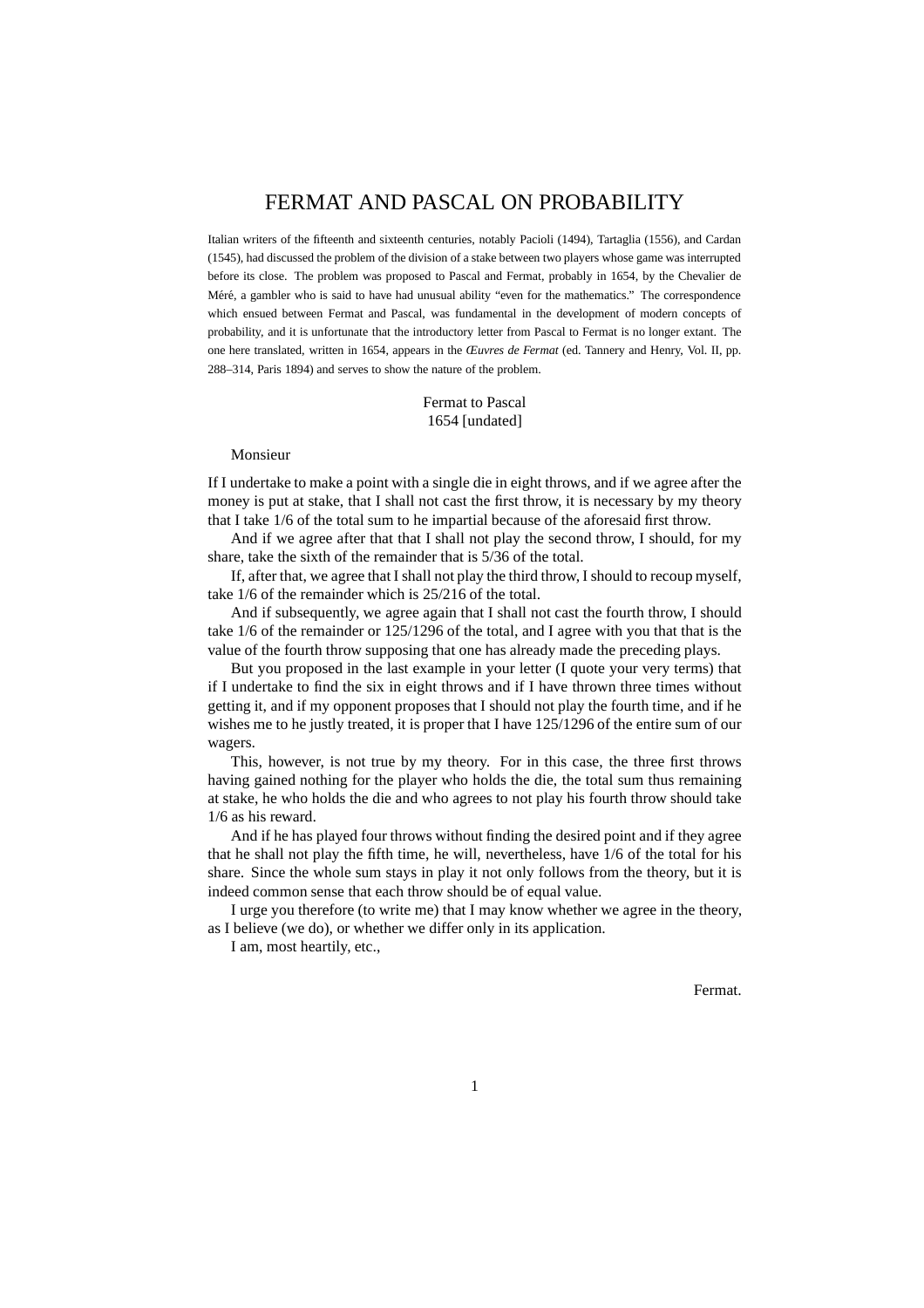# Pascal to Fermat Wednesday, July 29, 1654

## Monsieur,—

1. Impatience has seized me as well as it has you, and although I am still abed, I cannot refrain from telling you that I received your letter in regard to the problem of the points <sup>1</sup> yesterday evening from the hands of M. Carcavi, and that I admire it more than I can tell you. I do not have the leisure to write at length, but, in a word, you have found the two divisions of the points and of the dice with perfect justice. I am thoroughly satisfied as I can no longer doubt that I was wrong, seeing the admirable accord in which I find myself with you.

I admire your method for the problem of the points even more than that of the dice. I have seen solutions of the problem of the dice by several persons, as M. le chevalier de Méré, who proposed the question to me, and by M. Roberval also M. de Méré has never been able to find the just value of the problem of the points nor has he been able to find a method of deriving it, so that I found myself the only one who knew this proportion.

2. Your method is very sound and it is the first one that came to my mind in these researches, but because the trouble of these combinations was excessive, I found an abridgment and indeed another method that is much shorter and more neat, which I should like to tell you here in a few words; for I should like to open my heart to you henceforth if I may, so great is the pleasure I have had in our agreement. I plainly see that the truth is the same at Toulouse and at Paris.

This is the way I go about it to know the value of each of the shares when two gamblers play, for example, in three throws, and when each has put 32 pistoles at stake:

Let us suppose that the first of them has two (points) and the other one. They now play one throw of which the chances are such that if the first wins, he will win the entire wager that is at stake, that is to say 64 pistoles. If the other wins, they will be two to two and in consequence, if they wish to separate, it follows that each will take back his wager that is to say 32 pistoles.

Consider then, Monsieur, that if the first wins, 64 will belong to him. If he loses, 32 will belong to him. Then if they do not wish to play this point, and separate without doing it, the first should say "I am sure of 32 pistoles, for even a loss gives them to me. As for the 32 others, perhaps I will have them and perhaps you will have them, the risk is equal. Therefore let us divide the 32 pistoles in half, and give me the 32 of which I am certain besides." He will then have 48 pistoles and the other will have 16.

Now let us suppose that the first has *two* points and the other *none*, and that they are beginning to play for a point. The chances are such that if the first wins, he will win all of the wager, 64 pistoles. If the other wins, behold they have come back to the preceding case in which the first has *two* points and the other *one*.

<sup>&</sup>lt;sup>1</sup>[The editors of these letters note that the word *parti* means the division of the stake between the players in the case when the game is abandoned before its completion. *Parti des dés* means that the man who holds the die agrees to throw a certain number in a given number of trials. For clarity, in this translation, the first of these cases will he called the problem of the points, a term which has had a certain acceptance in the histories of mathematics, while the second may by analogy he called the problem of the dice.]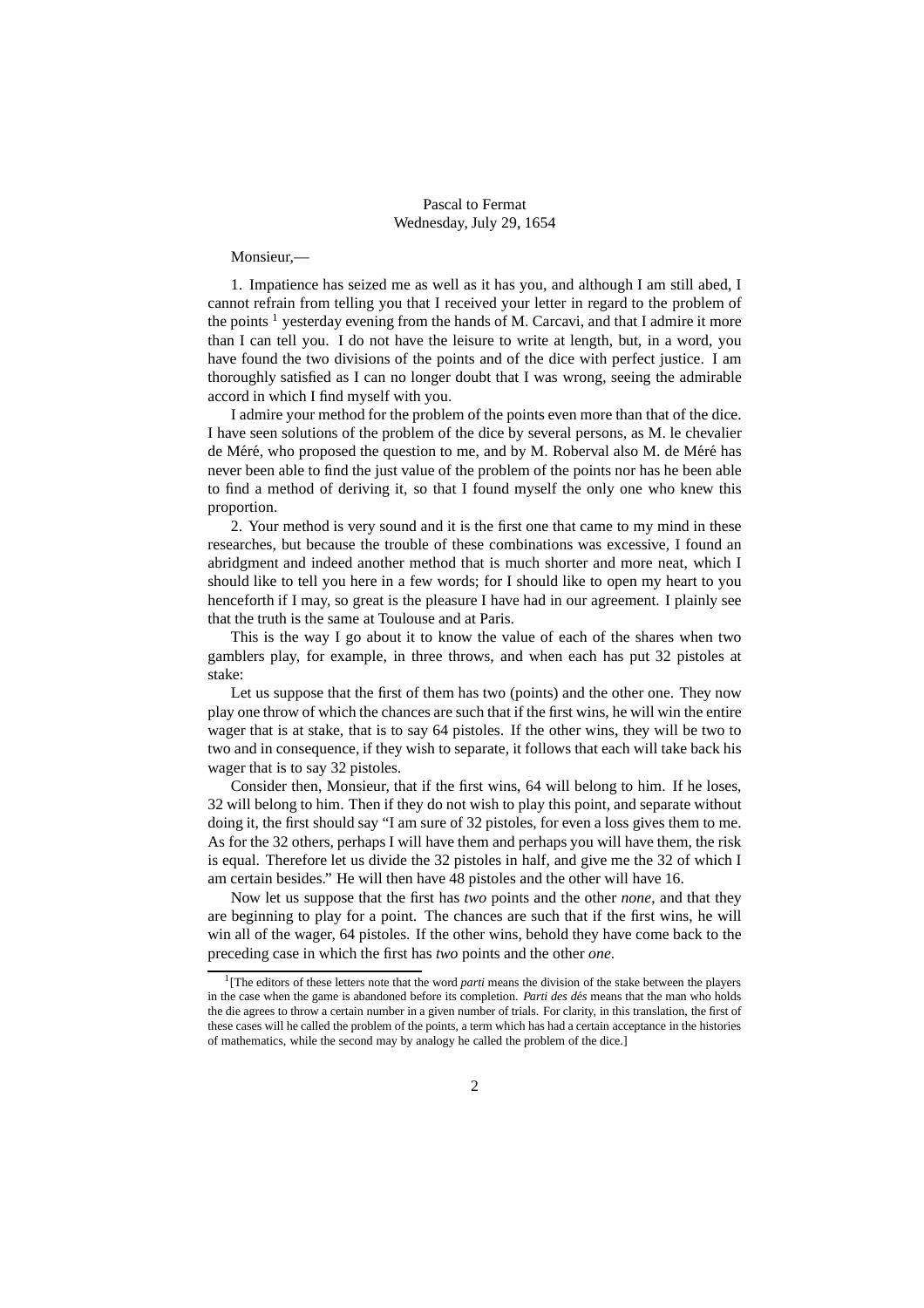But we have already shown that in this case 48 pistoles will belong to the one who has *two* points. Therefore if they do not wish to play this point, he should say, "If I win, I shall gain all, that is 64. If I lose, 48 will legitimately belong to me. Therefore give me the 48 that are certain to be mine, even if I lose, and let us divide the other 16 in half because there is as much chance that you will gain them as that I will." Thus he will have 48 and 8, which is 56 pistoles.

Let us now suppose that the first has but *one* point and the other *none*. You see, Monsieur, that if they begin a new throw, the chances are such that if the first wins, he will have *two* points to *none*, and dividing by the preceding case, 56 will belong to him. If he loses, they will he point for point, and 32 pistoles will belong to him. He should therefore say, "If you do not wish to play, give me the 32 pistoles of which I am certain, and let us divide the rest of the 56 in half. From 56 take 32, and 24 remains. Then divide 24 in half, you take 12 and I take 12 which with 32 will make 44.

By these means, you see, by simple subtractions that for the first throw, he will have 12 pistoles from the other; for the second, 12 more; and for the last 8.

But not to make this more mysterious, inasmuch as you wish to see everything in the open, and as I have no other object than to see whether I am wrong, the value (I mean the value of the stake of the other player only) of the last play of two is double that of the last play of *three* and four times that of the last play of *four* and eight times that of the last play of *five*, etc.

3. But the ratio of the first plays is not so simple to find. This therefore is the method, for I wish to disguise nothing, and here is the problem of which I have considered so many cases, as indeed I was pleased to do: *Being given any number of throws that one wishes, to find the value of the first*.

For example, let the given number of throws he 8. Take the first eight even numbers and the first eight uneven numbers as:

$$
2, \quad 4, \quad 6, \quad 8, \quad 10, \quad 12, \quad 14, \quad 16
$$

and

1, 3, 5, 7, 9, 11, 13, 15.

Multiply the even numbers in this way. the first by the second, their product by the third, their product by the fourth, their product by the fifth, etc.; multiply the odd numbers in the same way: the first by the second, their product by the third, etc.

The last product of the even numbers is the *denominator* and the last product of the odd numbers is the numerator of the fraction that expresses the value of the first throw of *eight*. That is to say that if each one plays the number of pistoles expressed by the product of the even numbers, there will belong to him [who forfeits the throw] the amount of the other's wager expressed by the product of the odd numbers. This may he proved, but with much difficulty by combinations such as you have imagined, and I have not been able to prove it by this other method which I am about to tell you. but only by that of combinations. Here are the theorems which lead up to this which are properly arithmetic propositions regarding combinations, of which I have found so many beautiful properties:

4. If from any number of letters, as 8 for example,

$$
A, \quad B, \quad C, \quad D, \quad E, \quad F, \quad G, \quad H,
$$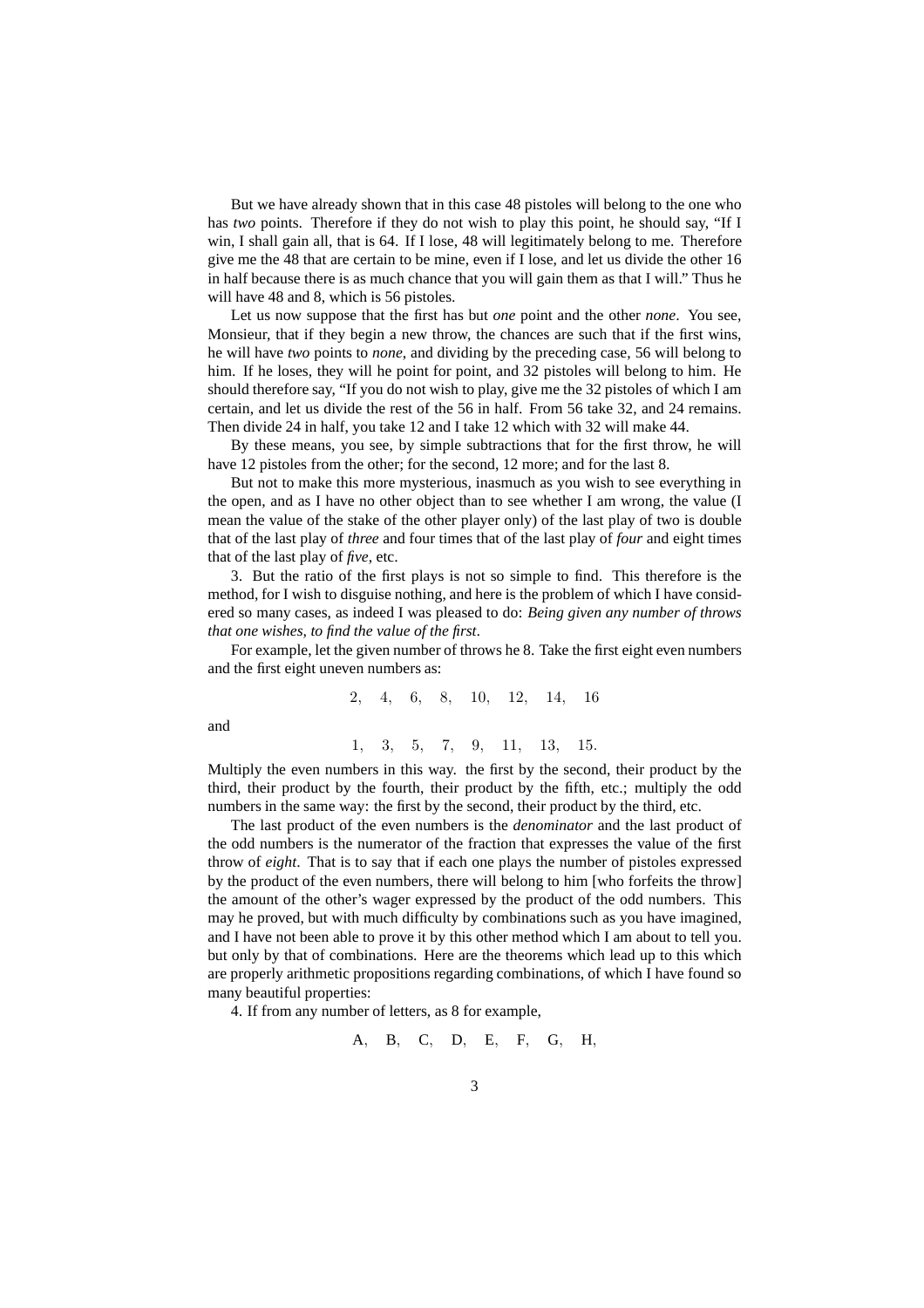you take all the possible combinations of 4 letters and then all possible combinations of 5 letters, and then of 6, and then of 7, of 8, etc., and thus you would take all possible combinations, I say that if you add together half the combinations of 4 with each of the higher combinations, the sum will be the number equal to the number of the quaternary progression beginning with 2 which is half of the entire number.

For example, and I shall say it in Latin for the French is good for nothing.

If any number whatever of letters, for example 8,

A, B, C, D, E, F, G, H,

be summed in all possible combinations, by fours, fives, sixes, up to eights, I say, if you add half of the combinations by fours, that is 35 (half of 70) to all the combinations by fives, that is 56, and all the combinations by sixes, namely 28, and all the combinations by sevens, namely 8, and all the combinations by eights namely 1, the sum is the fourth number of the quaternary progression whose first term is 2. I say the fourth number for 4 is half of 8.

The numbers of the quaternary progressions whose first term is 2 are

2, 8, 32, 128, 512, etc.,

of which 2 is the first, 8 the second, 32 the third, and 128 the fourth. Of these, the 128 equals:

+ 35 half of the combinations of 4 letters

- $+ 56$  the combinations of 5 letters
- $+ 28$  the combinations of 6 letters
- $+ 8$  the combinations of 7 letters
- $+ 1$  the combinations of 8 letters.

5. That is the first theorem, which is purely arithmetic. The other concerns the theory of the points and is as follows:

It is necessary to say first: if one (player) has one point out of 5 for example, and if he thus lacks 4, the game will infallibly be decided in 8 throws, which is double 4.

The value of the first throw of 5 in the wager of the other is the fraction which has for its numerator the half of the combinations of 4 things out of 8 (I take 4 because it is equal to the number of points that he lacks, and 8 because it is double the 4) and for the denominator this same numerator plus all the higher combinations.

Thus if I have one point out of 5, 35/128 of the wager of my opponent belongs to me. That is to say, if he had wagered 128 pistoles, I would take 35 of them and leave him the rest, 93.

But this fraction 35/128 is the same as 105/384, which is made by the multiplication of the even numbers for the denominator and the multiplication of the odd numbers for the numerator.

You will see all of this without a doubt, if you will give yourself a little trouble, and for that reason I have found it unnecessary to discuss it further with you.

6. I shall send you, nevertheless, one of my old Tables; I have not the leisure to copy it, and I shall refer to it.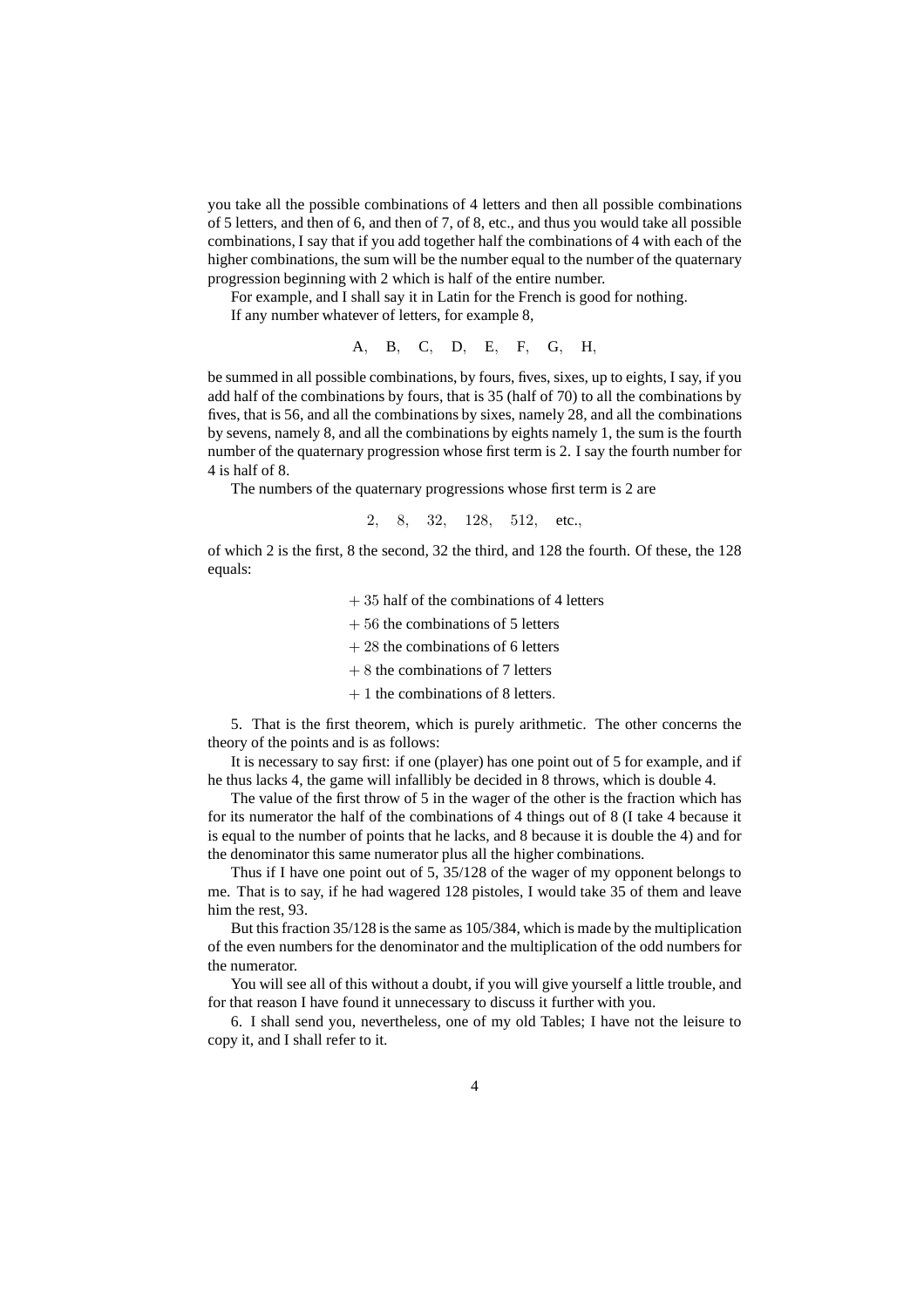You will see here as always, that the value of the first throw is equal to that of the second, a thing which may easily be proved by combinations.

You will see likewise that the numbers of the first line are always increasing; those of the second do the same; those of the third the same.

But after that, those of the fourth line diminish; those of the fifth etc. This is odd.

|             | If each wagers 256 on |                       |        |        |                |       |  |  |  |  |
|-------------|-----------------------|-----------------------|--------|--------|----------------|-------|--|--|--|--|
|             | 6                     | 5                     | 4      | 3      | $\overline{c}$ | 1     |  |  |  |  |
|             | throws                | throws                | throws | throws | throws         | throw |  |  |  |  |
| First throw | 63                    | 70                    | 80     | 96     | 128            | 256   |  |  |  |  |
| Second      | 63                    | 70                    | 80     | 96     | 128            |       |  |  |  |  |
| Third       | 56                    | 60                    | 64     | 64     |                |       |  |  |  |  |
| Fourth      | 42                    | 40                    | 32     |        |                |       |  |  |  |  |
| Fifth       | 24                    | 16                    |        |        |                |       |  |  |  |  |
| Sixth       | 8                     |                       |        |        |                |       |  |  |  |  |
|             |                       | If each wagers 256 on |        |        |                |       |  |  |  |  |
|             | 6                     | 5                     | 4      | 3      | 2              | 1     |  |  |  |  |
|             | throws                | throws                | throws | throws | throws         | throw |  |  |  |  |
| First throw | 63                    | 70                    | 80     | 96     | 128            | 256   |  |  |  |  |
| First two   | 126                   | 140                   | 160    | 192    | 256            |       |  |  |  |  |
| throws      |                       |                       |        |        |                |       |  |  |  |  |
| First three | 182                   | 200                   | 224    | 256    |                |       |  |  |  |  |
| throws      |                       |                       |        |        |                |       |  |  |  |  |
| First four  | 224                   | 240                   | 256    |        |                |       |  |  |  |  |
| throws      |                       |                       |        |        |                |       |  |  |  |  |
|             |                       |                       |        |        |                |       |  |  |  |  |
| First five  | 248                   | 256                   |        |        |                |       |  |  |  |  |
| throws      |                       |                       |        |        |                |       |  |  |  |  |
| First six   | 256                   |                       |        |        |                |       |  |  |  |  |

7. i have no time to send you the proof of a difficult point which astonished M. (de Méré) so greatly, for he has ability but he is not a geometer (which is, as you know, a great defect) and he does not even comprehend that a mathematical line is infinitely divisible and he is firmly convinced that it is composed of a finite number of points. I have never been able to get him out of it. If you could do so, it would make him perfect.

He tells me then that he has found an error in the numbers for this reason .

If one undertakes to throw a six with a die, the advantage of undertaking to do it in 4 is as 671 is to 625.

If one undertakes to throw double sixes with two dice the disadvantage of the undertaking is 24.

But nonetheless, 24 is to 36 (which is the number of faces of two dice)<sup>2</sup> as 4 is to 6 (which is the number of faces of one die).

This is what was his great scandal which made him say haughtily that the theorems were not consistent and that arithmetic was demented. But you will easily see the reason by the principles which you have.

<sup>&</sup>lt;sup>2</sup>[Clearly, the number of possible ways in which two dice can fall.]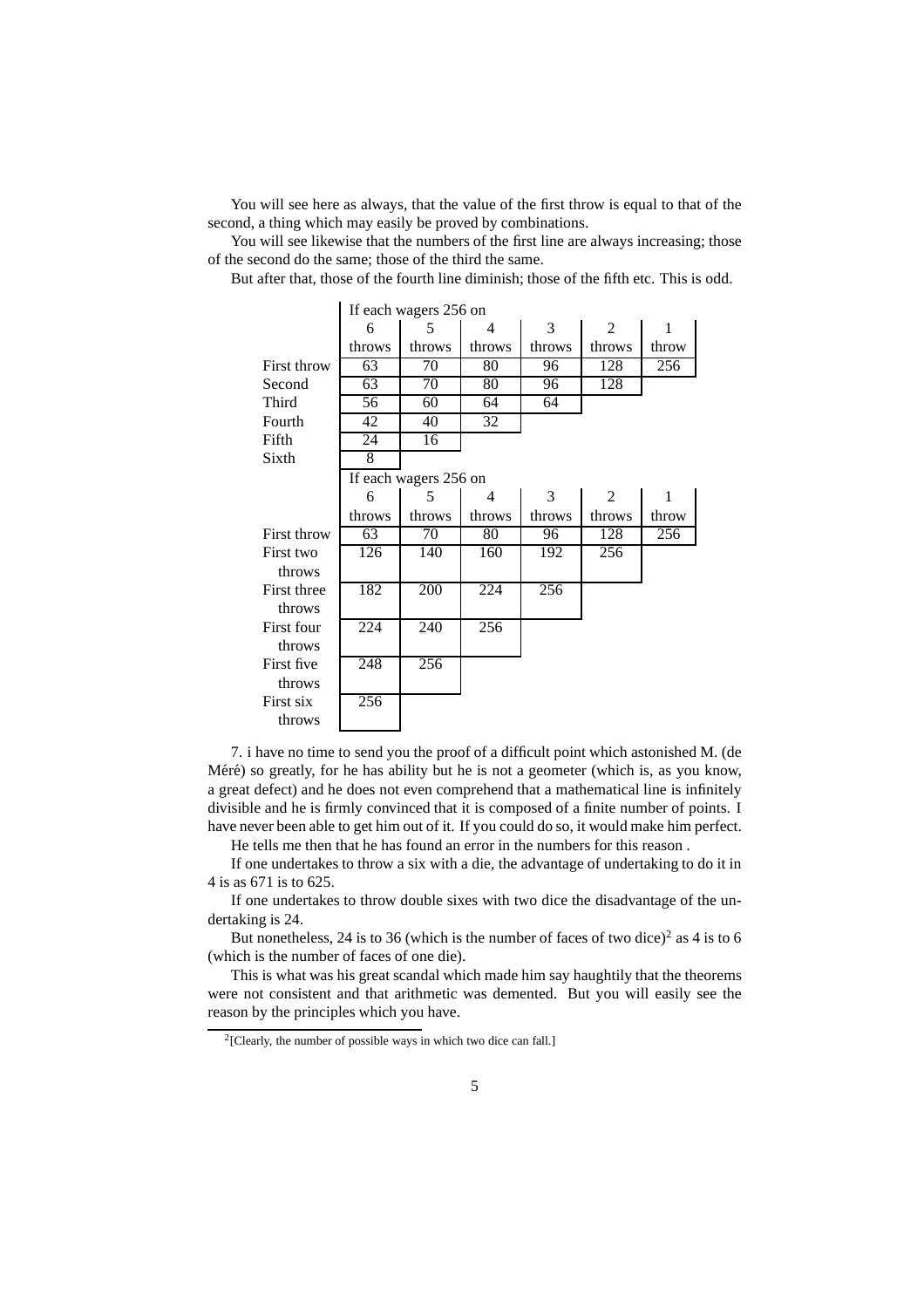I shall put all that I have done with this in order when I shall have finished the treatise on geometry<sup>3</sup> on which I have already been working for some time.

8. I have also done something with arithmetic on which subject, I beg you to give me your advice.

I proposed the lemma which every one accepts, that the sum of as many numbers as one wishes of the continuous progression from unity as

$$
1, \quad 2, \quad 3, \quad 4,
$$

being taken by twos is equal to the last term 4 multiplied into the next greater, 5. That is to say that the sum of the integers<sup>4</sup> in  $A$  being taken by twos is equal to the product

$$
A \times (A+1).
$$

I now come to my theorem:

If one he subtracted from the difference of the cubes of any two consecutive numbers, the result is six times all the numbers contained in the root of the lesser number.

Let the two roots R and S differ by unity. I say that  $R^3 - S^3 - 1$  is equal to six times the sum of the numbers contained in S.

Let S be called A, then R is  $A + 1$ . Therefore the cube of the root R or  $A + 1$  is

$$
A^3 + 3A^2 + 3A + 1^3.
$$

The cube of S, or A, is  $A^3$ , and the difference of these is  $R^3 - S^3$ ; therefore, if unity he subtracted,  $3A^2 + 3A$  is equal to  $R^3 - S^3 - 1$ . But by the lemma, double the sum of the numbers contained in A or S is equal to  $A \times (A+1)$ ; that is, to  $A^2 + A$ . Therefore, six times the sum of the numbers in A is equal to  $3A^3 + 3A$ . But  $3A^3 + 3A$  is equal to  $R^3 - S^3 - 1$ . Therefore  $R^3 - S^3 - 1$  is equal to six times the sum of the numbers contained in A or S. *Quod erat demonstrandum*. No one has caused me any difficulty in regard to the above, but they have told me that they did not do so for the reason that everyone is accustomed to this method today. As for myself, I mean that without doing me a favor, people should admit this to he an excellent type of proof. I await your comment, however, with all deference. All that I have proved in arithmetic is of this nature.

9. Here are two further difficulties. i have proved a plane theorem making use of the cube of one line compared with the cube of another. I mean that this is purely geometric and in the greatest rigor. By these means I solved the problem: "Any four planes, any four points, and any four spheres being given, to find a sphere which, touching the given spheres, passes through the given points, and leaves on the planes segments in which given angles may be inscribed;"<sup>5</sup> and this one: "Any three circles, any three points, and any three lines being given, to find a circle which touches the circles and the points and leaves on the lines an are in which a given angle may be inscribed."

I solved these problems in a plane, using nothing in the construction but circles and straight lines, but in the proof I made use of solid loci,  $\epsilon$ —of parabolas, or hyperbolas.

 $3$ [Perhaps the manuscript which Leibniz saw, but which is not now extant.]

<sup>4</sup> [". . . des nombres contenus dans A."]

 $5$ ["...capable d'angles donnés."]

<sup>6</sup> [A common name for conics.]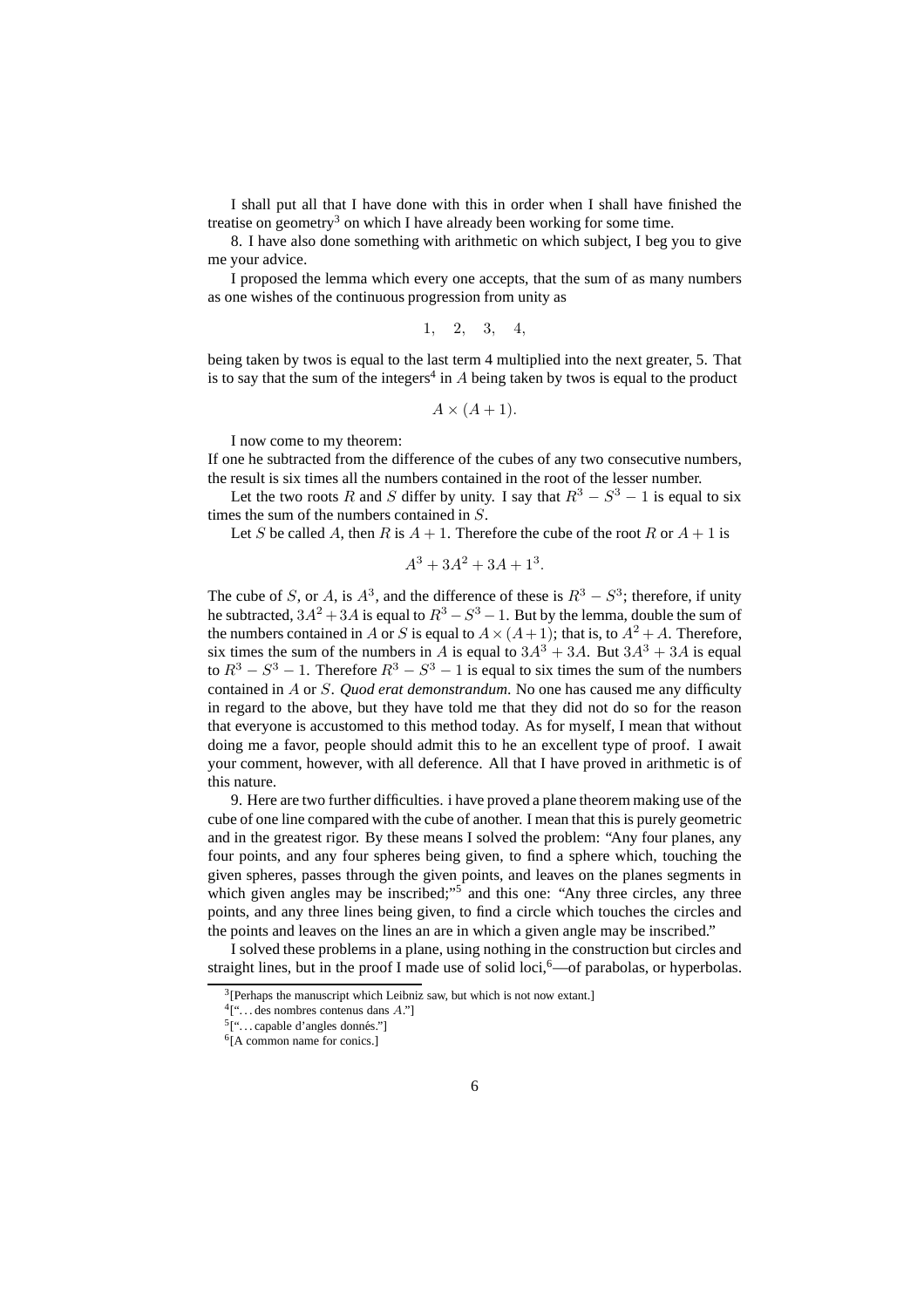Nevertheless, inasmuch as the construction is in a plane, I maintain that my solution is plane, and that it should pass as such.

This is a poor recognition of the honor which you have done me in putting up with my discourse which has been plaguing you so long. I never thought I should say two words to you and if I were to tell you what I have uppermost in my heart,—which is that the better I know you the more I honor and admire you,—and if you were to see to what degree that is, you would allot a place in your friendship for him who is, Monsieur, your etc.

## Fermat to Carcavi Sunday, August 9, 1654

Monsieur,

1. I was overjoyed to have had the same thoughts as those of M. Pascal, for I greatly admire his genius and I believe him to be capable of solving any problem he attempts. The friendship he offers is so dear to me and so precious that I shall not scruple to take advantage of it in publishing an edition of my Treatises.

If it does not shock you, you could both help in bringing out this edition, and I suggest that you should be the editors: you could clarify or augment what seems too brief and thus relieve me of a care which my work prevents me from taking. I would like this volume to appear without my name even, leaving to you the choice of designation which would indicate the author, whom you could qualify simply as a friend.

2. Here is the course which I have thought out for the second Part which will contain my researches on numbers. It is a work which is still only an idea, and for which I may not have the leisure to put fully on paper; but I will send a summary to M. Pascal of all my principles and first theorems, in which, I can promise you in advance, he will find everything not only novel and hitherto unknown but also astounding.

If you combine your work with his, everything will succeed and soon be completed, and we will thus be able to publish the first Part which you have in your care.

If M. Pascal approves of my overtures which are based on my great esteem for his genius and his intellect, I will first begin to inform you of my numerical results. Farewell.

I am, Monsieur, your very humble and obedient servant.

Fermat.

# Pascal to Fermat Monday, August 24, 1654

### Monsieur,

1. I was not able to tell you my entire thoughts regarding the problem of the points by the last post,<sup>7</sup> and at the same time, I have a certain reluctance at doing it for fear lest

 $7$ ["... par 1'ordinaire passé." Cf. the English expression, by the "last ordinary."]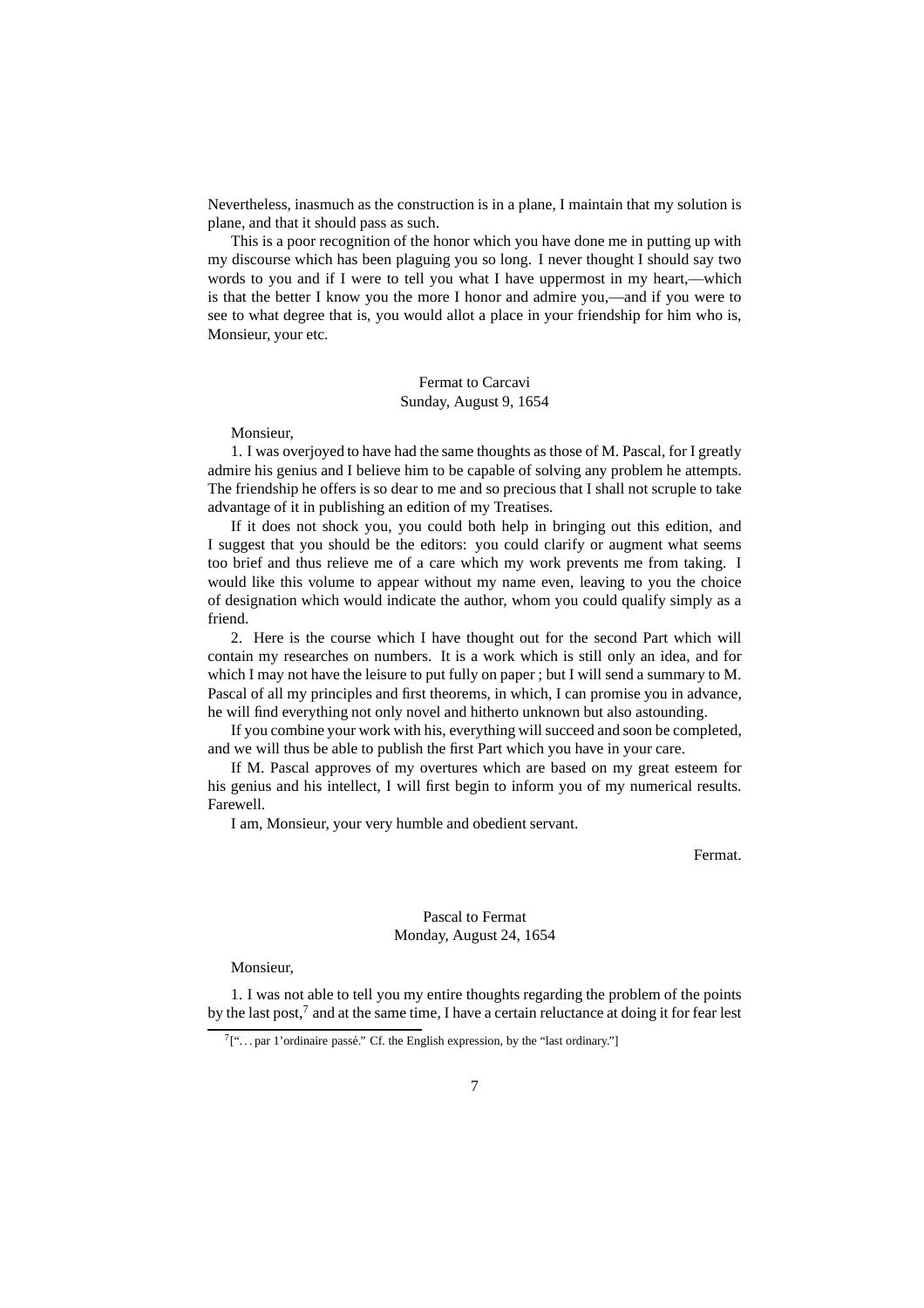this admirable harmony which obtains between us and which is so dear to me should begin to flag, for I am afraid that we may have different opinions on this subject. I wish to lay my whole reasoning before you, and to have you do me the favor to set me straight if I am in error or to indorse me if I am correct. I ask you this in all faith and sincerity for I am not certain even that you will be on my side.

When there are but *two* players, your theory which proceeds by combinations is very just. But when there are three, I believe I have a proof that it is unjust that you should proceed in any other manner than the one I have. But the method which I have disclosed to you and which I have used universally is common to all imaginable conditions of all distributions of points, in the place of that of combinations (which I do not use except in particular cases when it is shorter than the general method), a method Which is good only in isolated cases and not good for others.

I am sure that I can make it understood, but it requires a few words from me and a little patience from you.

2. This is the method of procedure when there are two players. If two players, playing in several throws, find themselves in such a state that the first lacks two points and the second three of gaining the stake, you say it is necessary to see in how many points the game will be absolutely decided.

It is convenient to suppose that this will he in four points, from which you conclude that it is necessary to see how many ways the four points may be distributed between the two players and to see how many combinations there are to make the first win and how many to make the second win, and to divide the stake according to that proportion. I could scarcely understand this reasoning if I had not known it myself before; but you also have written it in your discussion. Then to see how many ways four points may be distributed between two players, it is necessary to imagine that they play with dice with two faces (since there are but two players), as heads and tails, and that they throw four of these dice (because they play in four throws). Now it is necessary to see how many ways these dice may fall. That is easy to calculate. There can be *sixteen*, which is the second power of *four*; that is to say, the square. Now imagine that one of the faces is marked  $a$ , favorable to the first player. And suppose the other is marked  $b$ , favorable to the second. Then these four dice can fall according to one of these sixteen arrangements.

|  |  | 11111111111211111211121222 |  |  |  |  |  |  |
|--|--|----------------------------|--|--|--|--|--|--|

and, because the first player lacks two points, all the arrangements that have two  $a$ 's make him win. There are therefore 11 of these for him. And because the second lacks three points, all the arrangements that have three b's make him win. There are 5 of these. Therefore it is necessary that they divide the wager as 11 is to 5.

There is your method, when there are two players, whereupon you say that if there are more players. it will not be difficult to make the division by this method.

3. On this point, Monsieur, I tell you that this division for the two players founded on combinations is very equitable and good, but that if there are more than two players,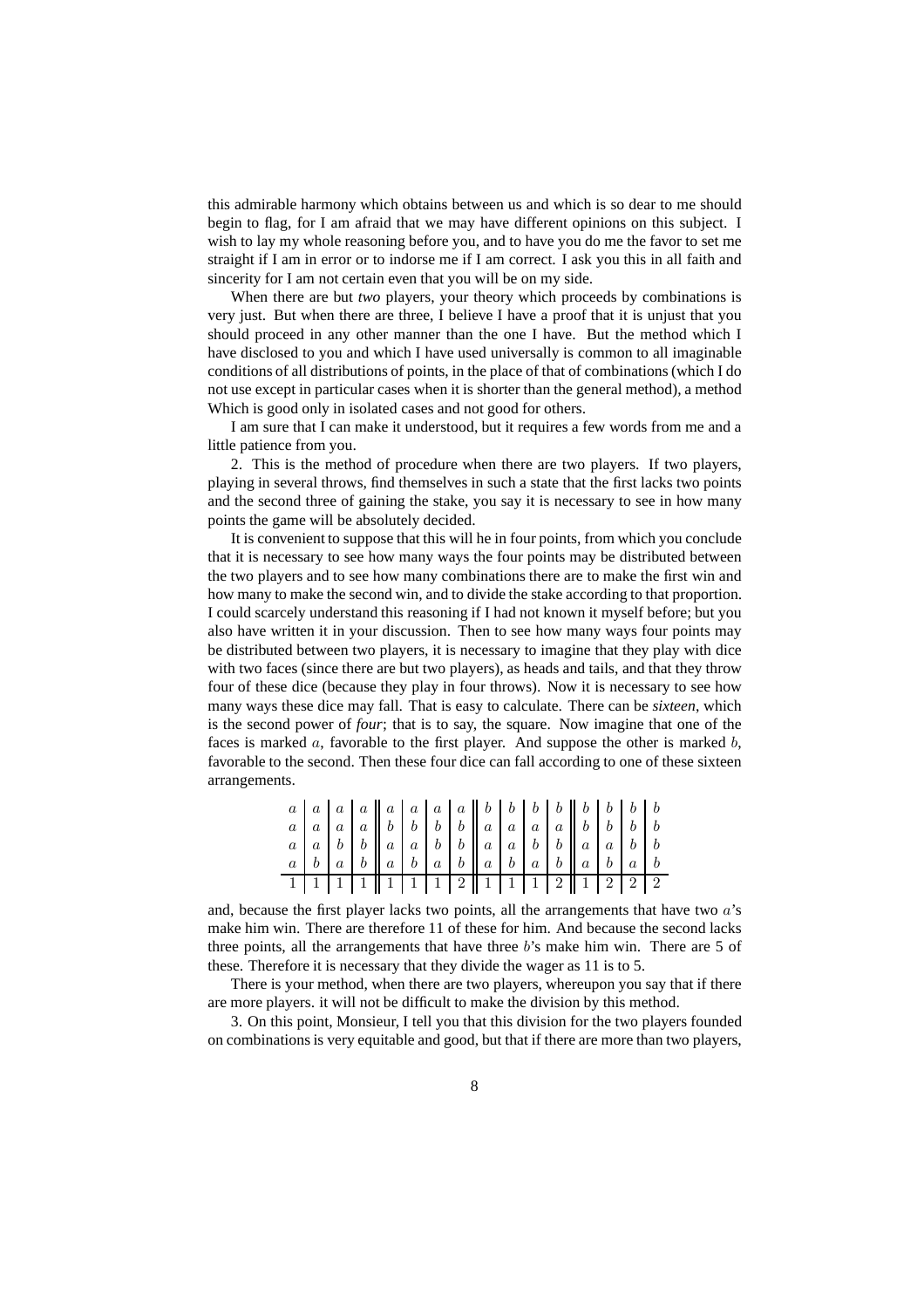it is not always just and I shall tell you the reason for this difference. I communicated your method to [some of] our gentlemen, on which M. de Roberval made me this objection:

That it is wrong to base the method of division on the supposition that they are playing in *four* throws seeing that when one lacks *two* points and the other *three*, there is no necessity that they play *four* throws since it may happen that they play but *two* or *three*, or in truth perhaps *four*.

Since he does not see why one should pretend to make a just division on the assumed condition that one plays four throws, in view of the fact that the natural terms of the game are that they do not throw the dice after one of the players has won; and that at least if this is not false, it should he proved. Consequently he suspects that we have committed a paralogism.

I replied to him that I did not found my reasoning so much on this method of combinations, which in truth is not in place on this occasion, as on my universal method from which nothing escapes and which carries its proof with itself. This finds precisely the same division as does the method of combinations. Furthermore, I showed him the truth of the divisions between two players by combinations in this way. Is it not true that if two gamblers finding according to the conditions of the hypothesis that one lacks *two* points and the other *three*, mutually agree that they shall play four complete plays, that is to say, that they shall throw four two-faced dice all at once,—is it not true, I say, that if they are prevented from playing the four throws, the division should be as we have said according to the combinations favorable to each? He agreed with this and this is indeed proved. But he denied that the same thing follows when they are not obliged to play the four throws. I therefore replied as follows:

It is not clear that the same gamblers, not being constrained to play the four throws, but wishing to quit the game before one of them has attained his score, can without loss or gain be obliged to play the whole four plays, and that this agreement in no way changes their condition? For if the first gains the two first points of four. will he who has won refuse to play two throws more, seeing that if he wins he will not win more and if he loses he will not win less? For the two points which the other wins are not sufficient for him since he lacks three, and there are not enough [points] in four throws for each to make the number which he lacks.

It certainly is convenient to consider that it is absolutely equal and indifferent to each whether they play in the natural way of the game, which is to finish as soon as one has his score, or whether they play the entire four throws. Therefore, since these two conditions are equal and indifferent, the division should he alike for each. But since it is just when they are obliged to play the four throws as I have shown, it is therefore just also in the other case.

That is the way I prove it, and, as you recollect, this proof is based on the equality of the two conditions true and assumed in regard to the two gamblers, the division is the same in each of the methods, and if one gains or loses by one method, he will gain or lose by the other, and the two will always have the same accounting.

4. Let us follow the same argument for *three* players and let us assume that the first lacks *one* point, the second *two*, and the third *two*. To make the division, following the same method of combinations, it is necessary to first discover in how many points the game may he decided as we did when there woe two players. This will be in three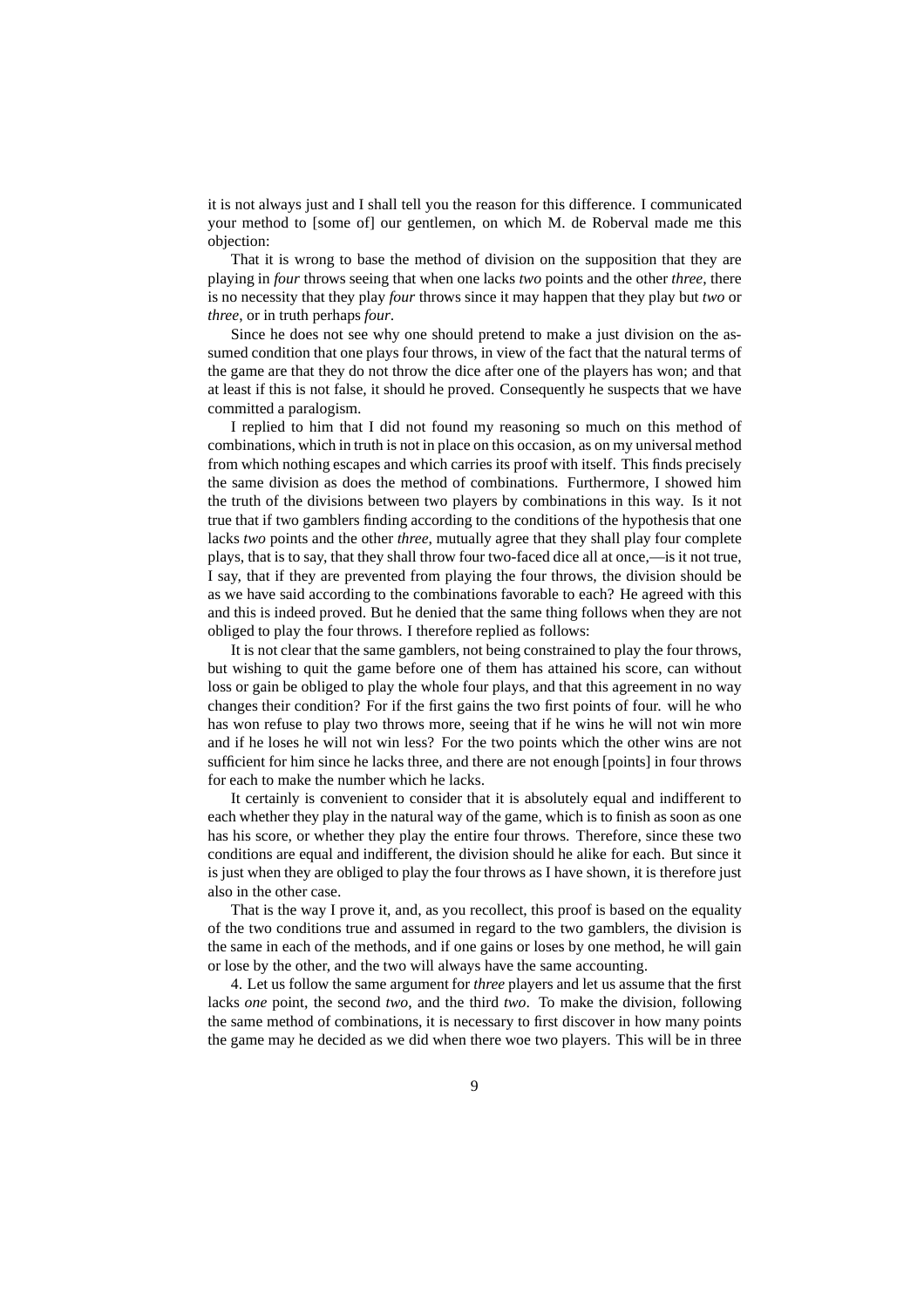points for they cannot play three throws without necessarily arriving at a decision.

It is now necessary to see how many ways three throws may he combined among three players and how many are favorable to the first, how many to the second, and how many to the third, and to follow this proportion in distributing the wager as we did in the hypothesis of the two gamblers.

It is easy to see how many combinations there are in all. This is the third power of 3; that is to say, its cube, or 27. For if one throws three dice at a time (for it is necessary to throw three times), these dice having three faces each (since there are three players), one marked a favorable to the first, one marked  $b$  favorable to the second, and one marked c favorable to the third,—it is evident that these three dice thrown together can fall in 27 different ways as:

| $\boldsymbol{a}$ | $\boldsymbol{a}$ | $\boldsymbol{a}$ | $\overline{a}$ | $\alpha$ | $\boldsymbol{a}$ | $\alpha$ | $\cdot$ a    | $\boldsymbol{a}$ |               |   |                   | $\cdot$ $\theta$ |              | $\bm{D}$      | $\bm{b}$       | $\boldsymbol{\omega}$ | $\parallel$ c    | $\mathfrak{c}$   | $\mathbf{c}$ | $\mathfrak{c}$ | $\Box$ $\Box$ | $\mathfrak{c}$ | c |
|------------------|------------------|------------------|----------------|----------|------------------|----------|--------------|------------------|---------------|---|-------------------|------------------|--------------|---------------|----------------|-----------------------|------------------|------------------|--------------|----------------|---------------|----------------|---|
| $\boldsymbol{a}$ | $\boldsymbol{a}$ |                  |                |          |                  |          | $\mathbf{c}$ | $\mathfrak{c}$   | $\parallel a$ | a | $\boldsymbol{a}$  | $\bm{O}$         | $\bm{O}$     | $\Box$ $\Box$ | $\ c\ $        | $\mathfrak{c}$        | $\parallel a$    | $\boldsymbol{a}$ |              |                |               | c              |   |
| $\boldsymbol{a}$ |                  |                  |                |          |                  |          |              | c                | a             |   | $b \mid c \mid a$ | $\cdot$ b l      | $\cdots$ $c$ | a             | $\overline{O}$ | $\mathbf{c}$          | $\boldsymbol{a}$ |                  |              |                |               |                |   |
|                  |                  |                  |                |          |                  |          |              |                  |               |   |                   |                  |              |               |                |                       |                  |                  |              |                |               |                |   |
|                  |                  |                  |                |          |                  |          |              |                  |               |   |                   |                  |              |               |                |                       |                  |                  |              |                |               |                |   |
|                  |                  |                  |                |          |                  |          |              |                  |               |   |                   |                  |              |               |                | ച<br>. .              |                  |                  |              |                |               |                |   |

Since the first lacks but one point, then all the ways in which there is one  $a$  are favorable to him. There are 19 of these. The second lacks two points. Thus all the arrangements in which there are two  $b$ 's are in his favor. There are 7 of them. The third lacks two points. Thus all the arrangements in which there are two c's are favorable to him. There are 7 of these.

If we conclude from this that it is necessary to give each according to the proportion 19, 7, 7, we are making a serious mistake and ıwould hesitate to believe that you would do this. There are several cases favorable to both the first and the second, as abb has the  $a$  which the first needs, and the two  $b$ 's which the second needs. So too, the ace is favorable to the first and third.

It therefore is not desirable to count the arrangements which are common to the two as being worth the whole wager to each, but only as being half a point. For if the arrangement acc occurs, the first and third will have the same right to the wager, each making their score. They should therefore divide the wager in half. If the arrangement aab occurs, the first alone wins. It is necessary to make this assumption.

There are 13 arrangements which give the entire wager to the first, and 6 which give him half and 8 which are worth nothing to him. Therefore if the entire sum is one pistole, there are 13 arrangements which are each worth one pistole to him, there are 6 that are each worth Y2 a pistole, and 8 that are worth nothing.

Then in this case of division, it is necessary to multiply

|       | 13. | by one pistole which makes | 13                |
|-------|-----|----------------------------|-------------------|
|       | 6.  | by one half which makes    | 3                 |
|       |     | by zero which makes        | $\mathbf{\Omega}$ |
| Total |     | Total                      | 16                |

and to divide the sum of the values 16 by the sum of the arrangements 27, which makes the fraction 16/27 and it is this amount which belongs to the first gambler in the event of a division; that is to say, 16 pistoles out of 27.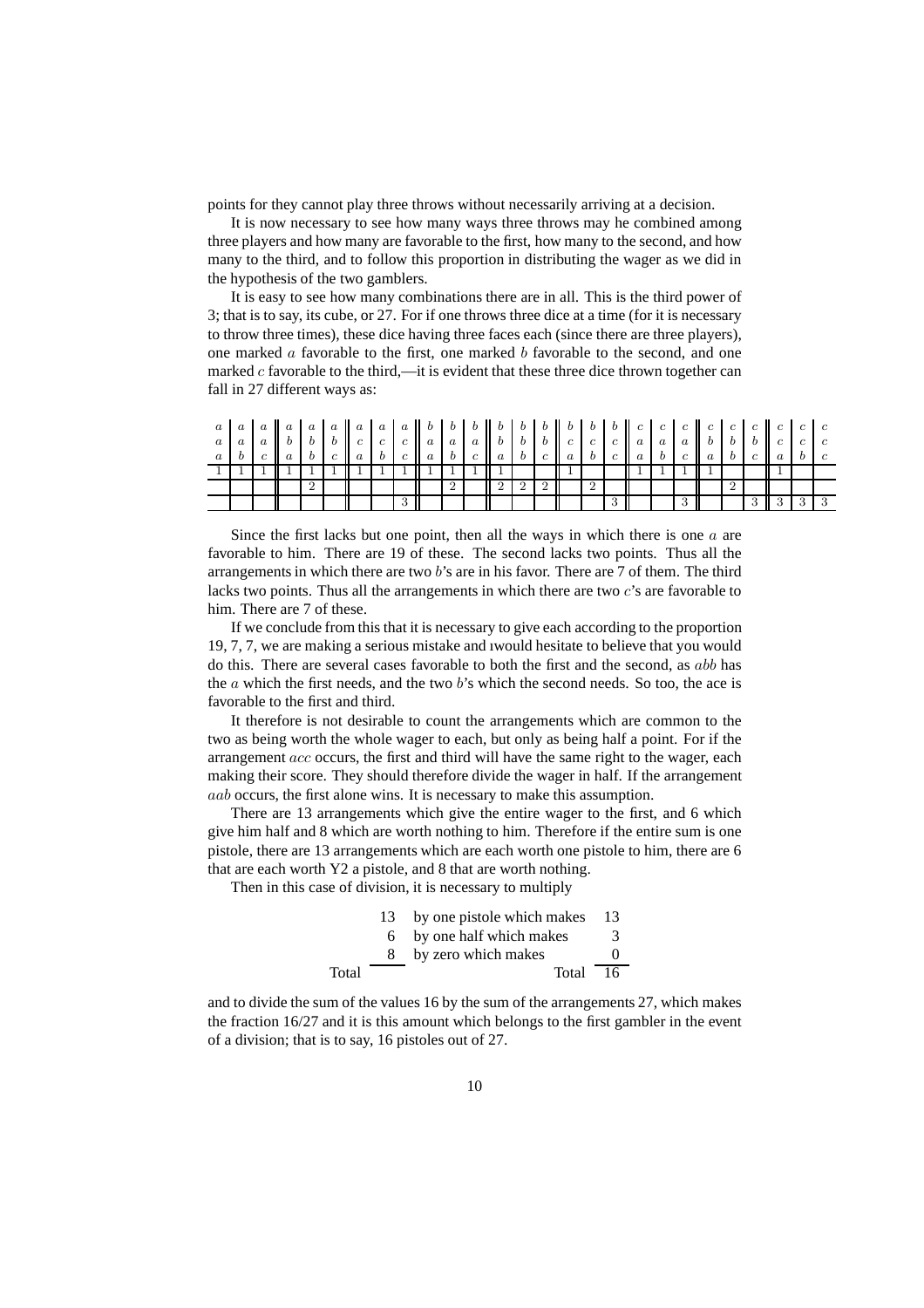The shares of the second and the third gamblers will be the same:

| There are | 4  | arrangements which are worth 1 pistole; multiplying,   | 4              |
|-----------|----|--------------------------------------------------------|----------------|
| There are | 3  | arrangements which are worth 3/2 pistole; multiplying, | $1\frac{1}{2}$ |
| And       | 20 | arrangements which are worth nothing                   |                |
| Total     | 27 | Total                                                  | $5\frac{1}{2}$ |

Therefore  $5\frac{1}{2}$  pistoles belong to the second player out of 27, and the same to the third. The sum of the  $5\frac{1}{2}$ ,  $5\frac{1}{2}$ , and 16 makes 27.

5. It seems to me that this is the way in which it is necessary to make the division by combinations according to your method, unless you have something else on the subject which I do not know. But if I am not mistaken, this division is unjust.

The reason is that we are making a false supposition,—that is, that they are playing three throws without exception, instead of the natural condition of this game which is that they shall not play except up to the time when one of the players has attained the number of points which he lacks, in which case the game ceases.

It is not that it may not happen that they will play three times, but it may happen that they will play once or twice and not need to play again.

But, you will say, why is it possible to make the same assumption in this case as was made in the case of the two players? Here is the reason: In the true condition [of the game] between three players, only one can win, for by the terms of the game it will terminate when one [of the players] has won. But under the assumed conditions, two may attain the number of their points, since the first may gain the one point he lacks and one of the others may gain the two points which he lacks, since they will have played only three throws. When there are only two players, the assumed conditions and the true conditions concur to the advantage of both. It is this that makes the greatest difference between the assumed conditions and the true ones.

If the players, finding themselves in the state given in the hypothesis,—that is to say, if the first lacks *one* point, the second *two*, and the third *two*; and if they now mutually agree and concur in the stipulation that they will play *three* complete throws; and if he who makes the points which he lacks will take the entire sum if he is the only one who attains the points; or if two should attain them that they shall share equally, in this case, the division should be made as I give it here. the first shall have 16, the second  $5\frac{1}{2}$ , and the third  $5\frac{1}{2}$  out of 27 pistoles, and this carries with it its own proof on the assumption of the above condition.

But if they play simply on the condition that they will not necessarily play three throws, but that they will only play until one of them shall have attained his points, and that then the play shall cease without giving another the opportunity of reaching his score, then 17 pistoles should belong to the first, 5 to the second, and 5 to the third, out of 27. And this is found by my general method which also determines that, under the proceeding condition, the first should have 16, the second  $5\frac{1}{2}$ , and the third without making use of combinations,—for this works in all cases and without any obstacle.

6. These, Monsieur, are my reflections on this topic on which I have no advantage over you except that of having meditated on it longer, but this is of little [advantage to me] from your point of view since your first glance is more penetrating than are my prolonged endeavors.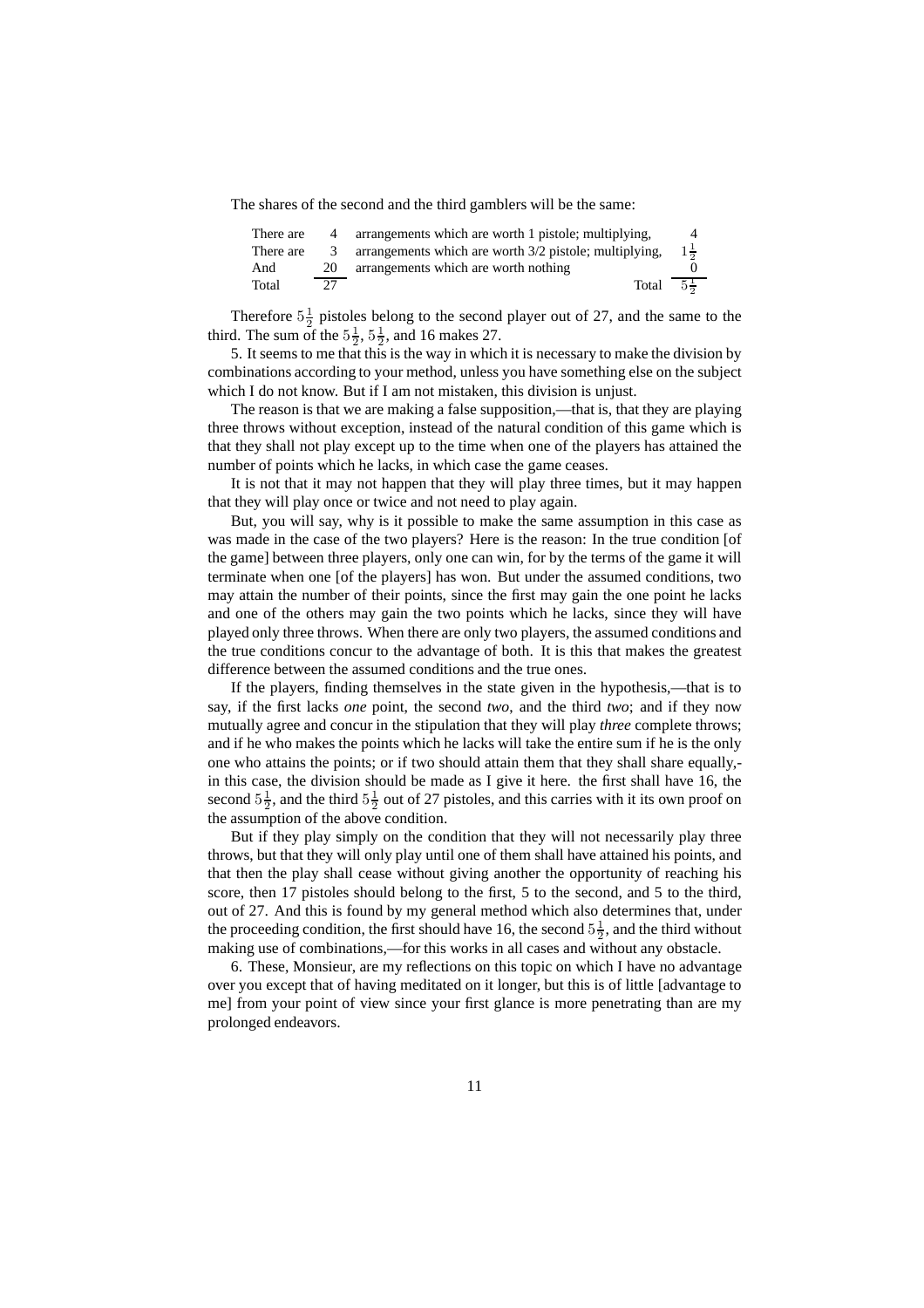I shall not allow myself to disclose to you my reasons for looking forward to your opinions. I believe you have recognized from this that the theory of combinations is good for the case of two players by accident, as it is also sometimes good in the case of three gamblers, as when one lacks *one* point, another *one*, and the other *two*, <sup>8</sup> because, in this case, the number of points in which the game is finished is not enough to allow two to win, but it is not a general method and it is good only in the case where it is necessary to play exactly a certain number of times.

Consequently, as you did not have my method when you sent me the division among several gamblers, but [since you had] only that of combinations, I fear that we hold different views on the subject.

I beg you to inform me how you would proceed in your research on this problem. I shall receive your reply with respect and joy, even if your opinions should be contrary to mine. I am etc.

## Fermat to Pascal Saturday, August 29, 1654

#### Monsieur,

1. Our interchange of blows still continues, and I am well pleased that our thoughts are in such complete adjustment as it seems since they have taken the same direction and followed the same road. Your recent *Traité du triangle arithmétique* and its applications are an authentic proof and if my computations do me no wrong, your eleventh consequence<sup>9</sup> went by post from Paris to Toulouse while my theorem, on figurate numbers,<sup>10</sup> which is virtually the same, was going from Toulouse to Paris. I have not been on watch for failure while I have been at work on the problem and I am persuaded that the true way to escape failure is by concurring with you. But if I should say more, it would he of the nature of a Compliment and we have banished that enemy of sweet and easy conversation.

It is now my turn to give you some of my numerical discoveries, but the end of the parliament augments my duties and I hope that out of your goodness you will allow me due and almost necessary respite.

2. I will reply however to your question of the three players who play in two throws. When the first has one [point] and the others none, your first solution is the true one and the division of the wager should he 17, 5, and 5. The reason for this is self-evident and it always takes the same principle, the combinations making it clear that the first has 17 changes while each of the others has but five.

3. For the rest, there is nothing that I will not write you in the future with all frankness. Meditate however, if you find it convenient, on this theorem: The squared powers of 2 augmented by unity<sup>11</sup> are always prime numbers. [That is,]

The square of 2 augmented by unity makes 5 which is a prime number;

<sup>8</sup> [Evidently a misprint, since two throws may he needed.]

<sup>&</sup>lt;sup>9</sup>[From the *Traité du triangle arithmétique*,—"Each cell on the diagonal is double that which preceded it in the parallel or perpendicular rank."]

<sup>&</sup>lt;sup>10</sup>[*I.e.*, the theorem that  $A(A + 1)$  is double the triangular number  $1 + 2 + 3 + \cdots + A$ .]

 $11$ [*I.e.*  $2^{2^n} + 1$ . Euler (1732) showed the falsity of the statement.]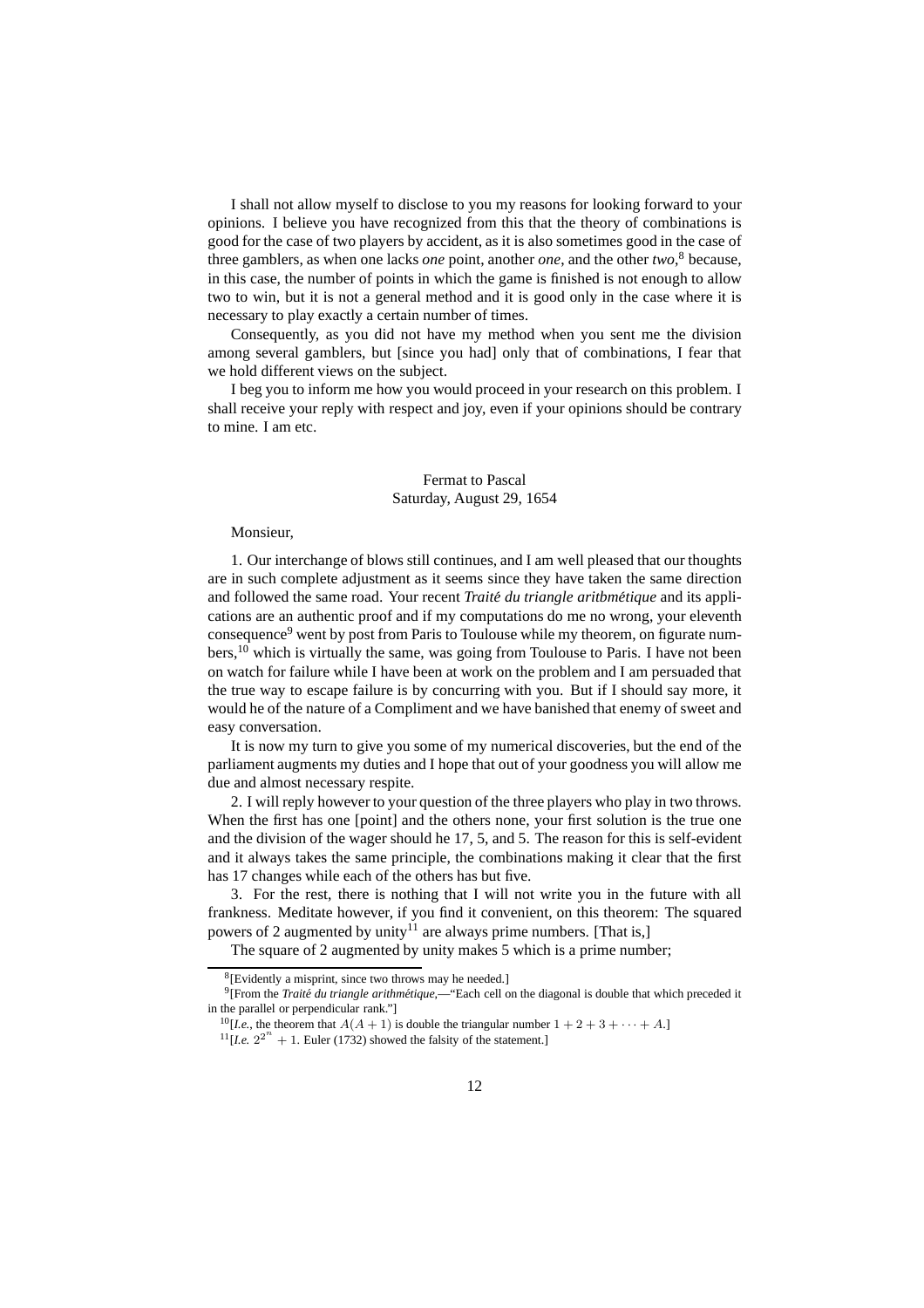The square of the square makes 16 which, when unity is added makes 17, a prime number;

The square of 16 makes 256 which, when unity is added, makes 257, a prime number;

The square of 256 makes 65536 which, when unity is added, makes 65537, a prime number;

and so to infinity.

This is a property whose truth I will answer to you. The proof of it is very difficult and I assure you that I have not yet been able to find it fully. I shall not set it for you to find unless I come to the end of it.

This theorem serves in the discovery of numbers which are in a given ratio to their aliquot parts, concerning which I have made many discoveries. We will talk of that another time.

I am Monsieur, yours etc.

Fermat.

At Toulouse, the twenty ninth of August, 1654.

# Fermat to Pascal Friday, September 25, 1654

Monsieur,

1. Do not be apprehensive that our argument is coming to an end. You have strengthened it yourself in thinking to destroy it and it seems to me that in replying to M. de Roberval for yourself you have also replied for me.

In taking the example of the three gamblers of whom the first lacks one point, and each of the others lack two, which is the case in which you oppose, I find here only 17 combinations for the first and 5 for each of the others; for when you say that the combination ace is good for the first, recollect that everything that is done after one of the players has won is worth nothing. But this combination having Made the first win on the first die, what does it matter to the third gains two afterwards, since even when he gains thirty all this is superfluous? The consequence, as you have well called it "this fiction," of extending the game to a certain number of plays serves only to make the rule easy and (according to my opinion) to make all the chances equal; or better, more intelligibly to reduce all the fractions to the same denomination.

So that you may have no doubt, if instead of *three* parties you extend the assumption to *four*, there will not be 27 combinations only, but 81; and it will he necessary to see how many combinations make the first gain his point later than each of the others gains two, and how many combinations make each of the others win two later than the first wins one. You will find that the combinations that make the first win are 51 and those for each of the other two are 15, which reduces to the same proportion. So that if you take five throws or any other number you please, you will always find three numbers in the proportion of 17, 5, 5. And accordingly I am right in saying that the combination ace is [favorable] for the first only and not for the third, and that cca is only for the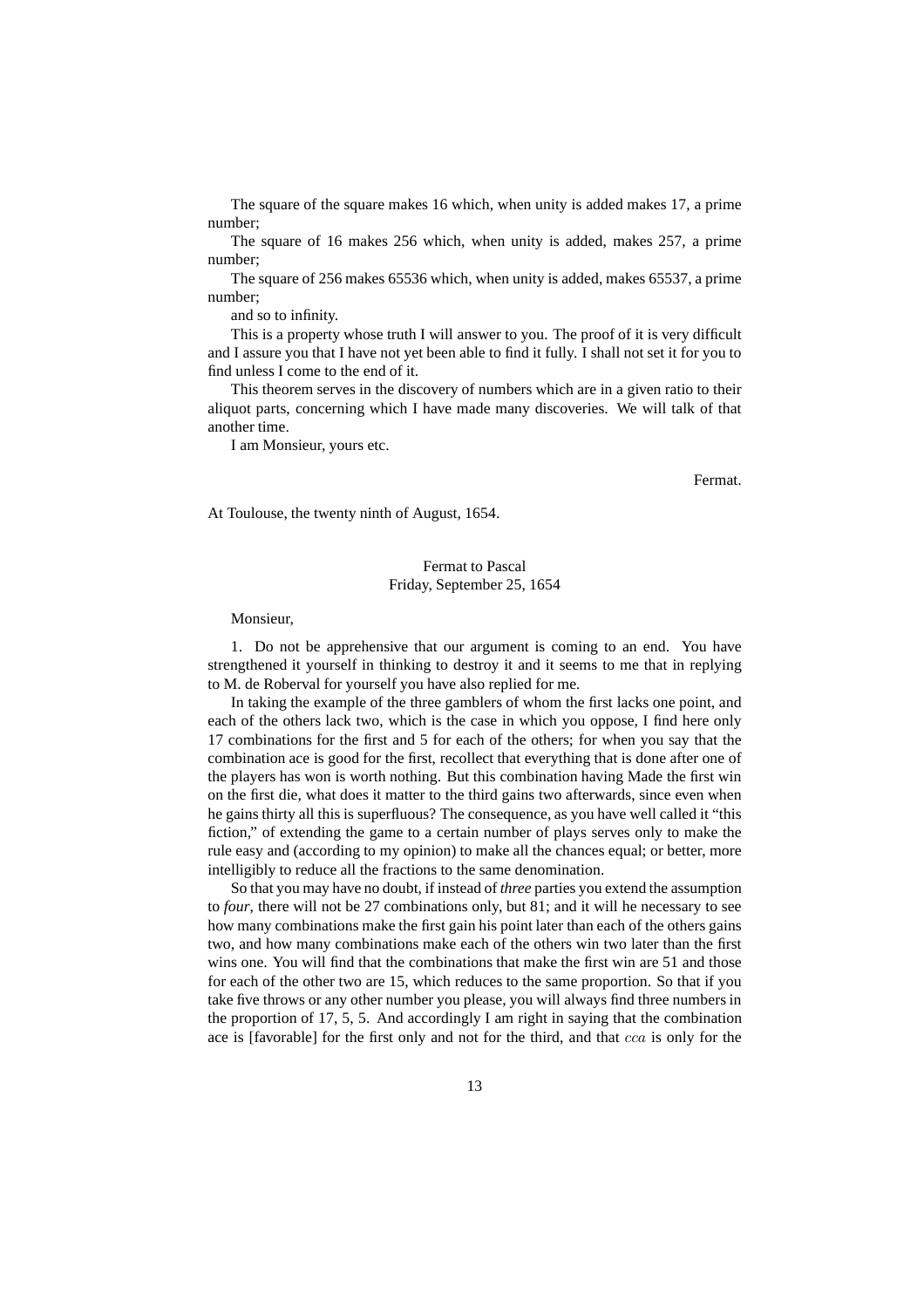third and not for the first, and consequently my law of combinations is the same for three players as for two, and in general for all numbers.

2. You have already seen from my previous letter that I did not demur at the true solution of the question of the three gamblers for which I sent you the three definite numbers, 17, 5, 5. But because M. de Roberval will perhaps be better satisfied to see a solution without any dissimulation and because it may perhaps yield to abbreviations in many cases, here is an example:

The first may win in a single play, or in two or in three.

If he wins in a single throw, it is necessary that he makes the favorable throw with a three-faced die at the first trial. A single die will yield three chances. The gambler then has 1/3 of the wager because he plays only one third.

If he plays twice, he can gain in two ways,-either when the second gambler wins the first and he the second, or when the third wins the throw and when he wins the second. But two dice produce 9 chances. The player than has 2/9 of the wager when they play twice.

But if he plays three times, he can win only in two ways, either the second wins on the first throw and the third wins the second, and he the third; or when the third wins the first throw, the second the second, and he the third; for if the second or the third player wins the two first, he will win the wager and the first player will not. But three dice give 27 chances of which the first player has 2/27 of the chances when they play three rounds.

The sum of the chances which makes the first gambler win is consequently 1/3, 2/9, and 2/27, which makes 17/27.

This rule is good and general in all cases of the type where, without recurring to assumed conditions, the true combinations of each number of throws give the solution and make plain what I said at the outset that the extension to a certain number of points is nothing else than the reduction of divers fractions to the same denomination. Here in a few words is the whole of the mystery, which reconciles us without doubt although each of us sought only reason and truth.

3. I hope to send you at Martinmas an abridgment of all that I have discovered of note regarding numbers. You allow me to be concise [since this suffices] to make myself understood to a man [like yourself who comprehends the whole from half a word. What you will find most important is in regard to the theorem that every number is composed of one, two, or three triangles; $12$  of one, two, three, or four squares; of one, two, three, four, or five pentagons; of one, two, three, four, five, or six hexagons, and thus to infinity.

To derive this, it is necessary to show that every prime number which is greater by unity than a multiple of 4 is composed of two squares, as 5, 13, 17, 29, 37, etc.

Having given a prime number of this type, as 53, to find by a general rule the two squares which compose it.

Every prime number which is greater by unity than a multiple of 3, is composed of a square and of the triple of another square, as 7, 13, 19. 31, 37, etc.

Every prime number which is greater by 1 or by 3 than a multiple of 8, is composed of a square and of the double of another square, as 11, 17, 19, 41, 43, etc.

<sup>&</sup>lt;sup>12</sup>[*I.e.*, triangular numbers.]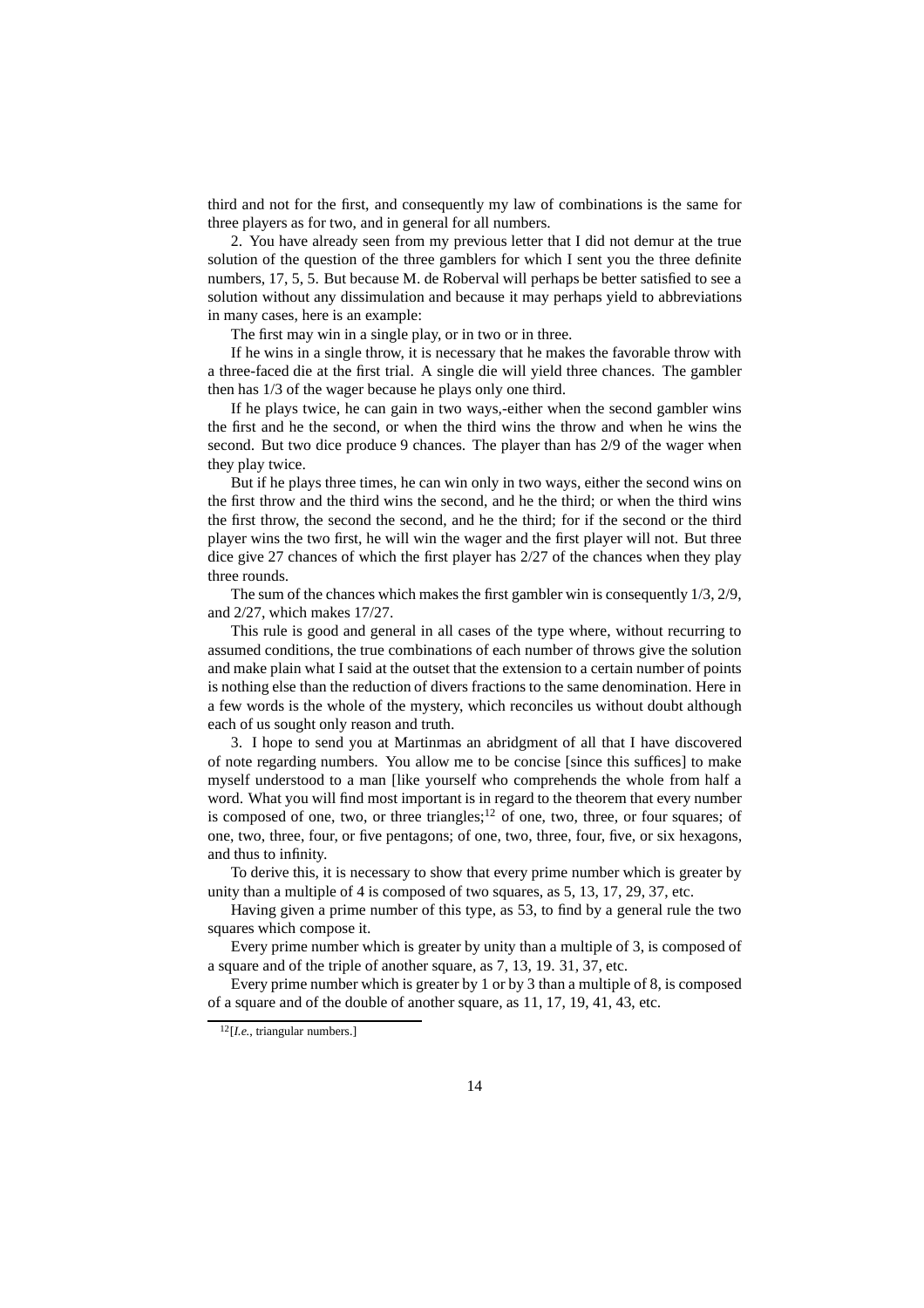There is no triangle of numbers whose area is equal to a square number.

This follows from the invention of many theorems of which Bachet vows himself ignorant and which are lacking in Diophantus.

I am persuaded that as soon as you will have known my way of proof in this type of theorem, it will seem good to you and that it will give you the opportunity for a multitude of new discoveries, for it follows as you know that *multi pertranseant ut augeatur scientia*.

When I have time, we will talk further of magic numbers and I will summarize my former work on this subject.

I am, Monsieur, most heartily your etc.

Fermat.

The twenty-fifth of September.

I am writing this from the country, and this may perhaps delay my replies during the holidays.

## Pascal to Fermat Tuesday, October 27, 1654

#### Monsieur,

Your last letter satisfied me perfectly. I admire your method for the problem of the points, all the more because I understand it well. It is entirely yours, it has nothing in common with mine, and it reaches the same end easily. Now our harmony has begun again.

But, Monsieur, I agree with you in this, find someone elsewhere to follow you in your discoveries concerning numbers, the statements Of which you were so good as to send me. For my own part, I confess that this passes me at a great distance; I am competent only to admire it and I beg you most humbly to use your earliest leisure to bring it to a conclusion. All of our gentlemen saw it on Saturday last and appreciate it most heartily. One cannot often hope for things that are so fine and so desirable. Think about it if you will, and rest assured that I am etc.

Pascal.

Paris, October 27, 1654.

# Fermat to Pascal Sunday, July 25, 1660

#### Monsieur,

As soon as I discovered that we were nearer to one another than we had ever been before, I could not resist making plans for renewing our friendship and I asked M. de Carcavi to be mediator: in a word I would like to embrace you and to talk to you for a few days ; but as my health is not any better than yours, I very much hope that you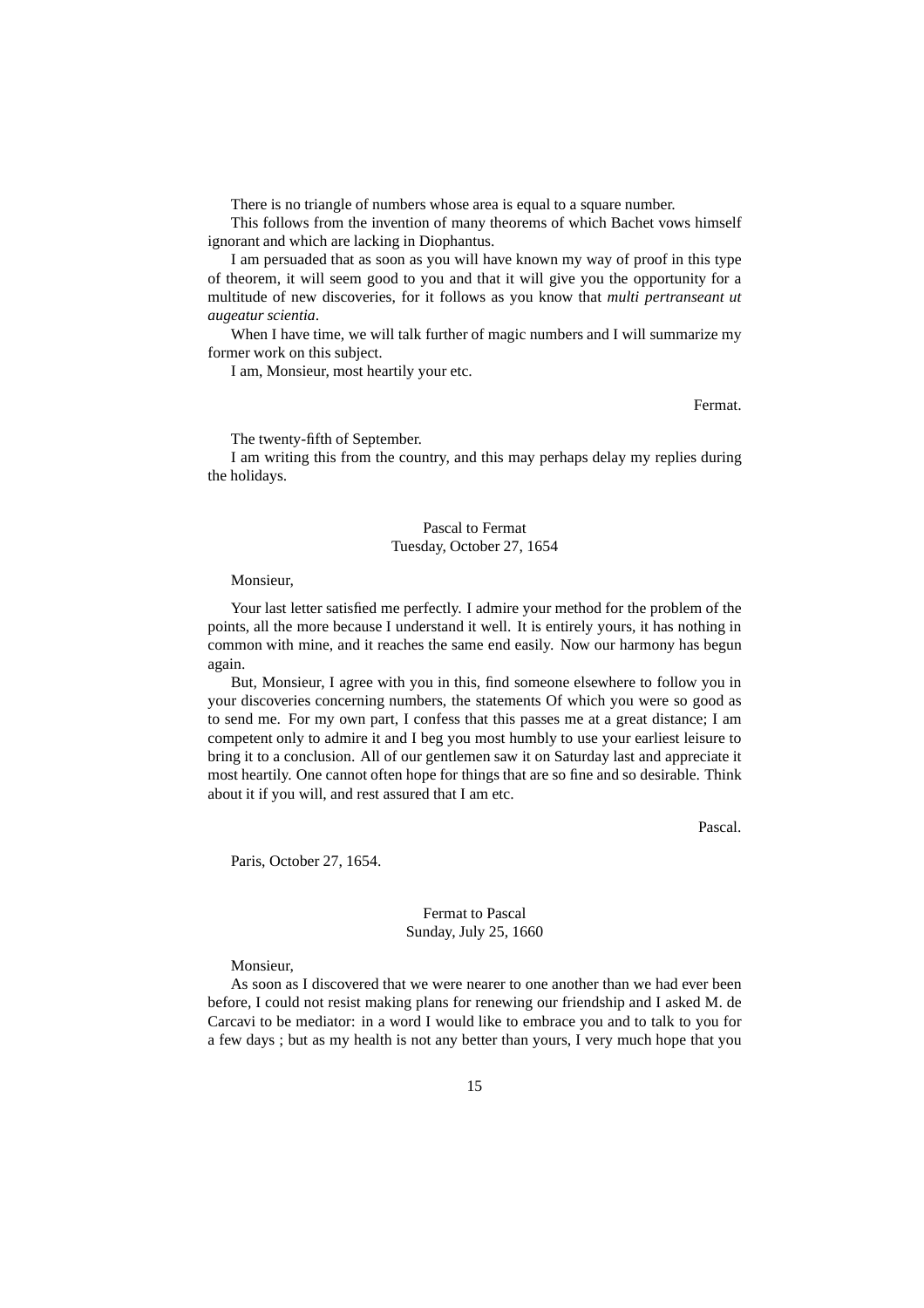will do me the favour of coming half way to meet me and that you will oblige me by suggesting a place between Clermont and Toulouse, where I would go without fail towards the end of September or the beginning of October.

If you do not agree to this arrangement, you will run the risk of seeing me at your house and of thus having two ill people there at once. I await your news with impatience and am, with all my heart,

Yours ever,

Fermat.

# Pascal to Fermat Tuesday, August 10, 1660

Monsieur,

You are the most gallant man in the world and assuredly I am the one who can best recognise your qualities and very much admire them, especially when they are combined with your own singular abilities. Because of this I feel I must show my appreciation of the offer you have made me, whatever difficulty I still have in reading and writing, but the honour you do me is so dear to me that I cannot hasten too much in answering your letter.

1 will tell you then, Monsieur, that if I were in good health, I would have flown to Toulouse and I would not allow a man such as you to take one step for a man such as myself. I will tell you also that, even if you were the best Geometrician in the whole of Europe, it would not be that quality which would attract me to you, but it is your great liveliness and integrity in conversation that would bring me to see you.

For, to talk frankly with you about Geometry, is to me the very best intellectual exercise: but at the same time I recognise it to be so useless that I can find little difference between a man who is nothing else but a geometrician and a clever craftsman. Although I call it the best craft in the world, it is after all only a craft, and I have often said it is fine to try one's hand at it but not to devote all one's powers to it.

In other words, I would not take two steps for Geometry and I feel certain you are very much of the same mind. But as well as all this, my studies have taken me so far from this way of thinking, that I can scarcely remember that there is such a thing as geometry. I began it, a year or two ago, for a particular reason; having satisfied this, it is quite possible that I shall never think about it again.

Besides, my health is not yet very good, for I am so weak that I cannot walk without a stick nor ride a horse, I can only manage three or four leagues in a carriage. It was in this way that I took twenty-two days in coming here from Paris. The doctors recommended me to take the waters at Bourbon during the month of September, and two months ago I promised, if I can manage it, to go from there through Poitou by river to Saumur to stay until Christmas with M. le duc de Roannes, governor of Poitou, who has feelings for me that I do not deserve. But, since I go through Orleans on my way to Saumur by river and if my health prevents me from going further. I shall go from there to Paris.